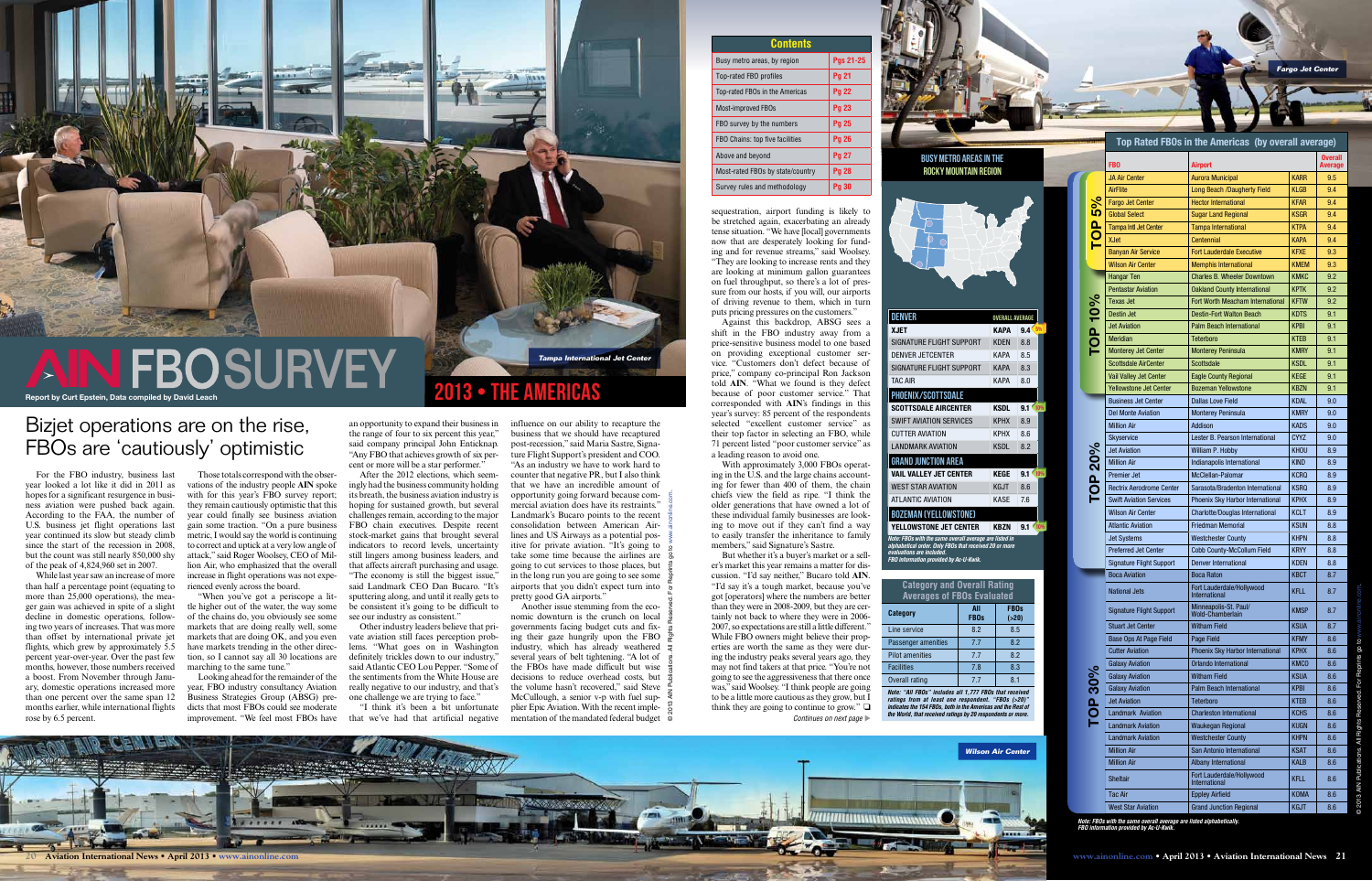

#### **JA Air Center, Aurora Municipal Airport (KARR), Sugar Grove, Ill.**

The Chicago-area FBO made its debut as a top-rated FBO in our 2011 survey, taking the top spot. It reclaimed the highest score this year, led by a 9.8 rating for its upscale facilities (one of two locations with the highest individual category score in this year's survey) as well as the highest score for passenger amenities. The privately owned company saw a good year in 2012, reporting better-than-20-percent growth at an airport that FBO operations manager Randy Fank describes as a diamond-in-the-rough for aircraft heading to the Windy City.

"We have more and more new customers coming through every week, and that's just going to continue as we let people know there is another option out here," he told **AIN**.

The FBO provides aircraft charter and **AirFlite, Long Beach Airport**  management services and has one of the **(KLGB), Long Beach, Calif.** country's biggest avionics shops. Indeed, the JA in its name stands for Joliet Avionics, harkening back to the company's roots at DuPage Airport. Recently the tiously optimistic that it has weathered FBO received FAA Type IV certification the worst of the recession. "The number for its maintenance facility as it turns its of transient customers has increased," attention to catering to larger business said general manager John Tary, "and the jets. Last summer it opened an interiors associated volume has increased slightly, shop and since then has installed cabins but we're definitely more positive this on nearly 20 aircraft up to a Bombardier Challenger 604. In describing his FBO's success, Fank summed it up thus: "It's not hard. Take care of the guy in the back of the airplane, get him on his way so you've houses the automaker's North Americanactually accomplished what the pilots want done, then take care of the pilots."

**9.4**

The Los Angeles-area FBO, which recently hosted its second NBAA Regional Forum, like many others is cauyear than the last couple."

One of the founding members of World Fuel's Air Elite network, AirFlite has been owned by Toyota since 1986, based flight department, and Tary's double duty as a company G550 pilot allows him to visit other FBOs to see and adapt what works. Recently added was hot and cold towel service for passengers and crew alike, depending on the weather. "Small things like that really make the difference," said Tary. The company is also proud of its in-house-designed customer service software, which keeps tabs on every step of service its customers require.

AirFlite recently completed a \$150,000 renovation of its lobby. The 14-acre facility has approximately 135,000 sq ft of hangar space available and is home to 20 bizjets, ranging from a Citation Mustang to a G450. Long Beach Airport is in the midst of a

\$150 million renovation program aimed at increasing its visibility and viability among Southern California travelers.



#### **Fargo Jet Center, Hector International Airport (KFAR), Fargo, N.D.**

While it's one thing to provide excellent line service when it's 80 degrees and sunny, it's another thing to do it when the temperature is 20 below zero in a blizzard, notes Darren Hall, Fargo Jet Center's vice president of marketing. "Times when you can't see someone walking across the parking lot we have guys out taking care of customers who have flown in or are trying to depart," he said. A *Continues on next page* 

*Note: FBOs with the same overall average are listed in alphabetical order. Only FBOs that received 20 or more evaluations are included. FBO information provided by Ac-U-Kwik.*

| <b>BOSTON</b>                                                                                                                                 | <b>OVERALL AVERAGE</b> |            |
|-----------------------------------------------------------------------------------------------------------------------------------------------|------------------------|------------|
| <b>JET AVIATION</b>                                                                                                                           | KBFD                   | 7.9        |
| SIGNATURE FLIGHT SUPPORT                                                                                                                      | KBFD                   | 7.2        |
| SIGNATURE FLIGHT SUPPORT                                                                                                                      | KBOS                   | 7.1        |
| <b>NEW YORK</b>                                                                                                                               |                        |            |
| MERIDIAN                                                                                                                                      | <b>KTEB</b>            | 10%<br>9.1 |
| <b>JET SYSTEMS</b>                                                                                                                            | <b>KHPN</b>            | 8.8        |
| <b>JET AVIATION</b>                                                                                                                           | KTFR                   | 8.6        |
| <b>LANDMARK AVIATION</b>                                                                                                                      | <b>KHPN</b>            | 8.6        |
| <b>FIRST AVIATION SERVICES*</b>                                                                                                               | KTFR                   | 8.5        |
| <b>WASHINGTON, D.C.</b>                                                                                                                       |                        |            |
| I ANDMARK AVIATION                                                                                                                            | <b>KIAD</b>            | 8.2        |
| SIGNATURE FLIGHT SUPPORT                                                                                                                      | <b>KIAD</b>            | 81         |
| SIGNATURE ELIGHT SUPPORT                                                                                                                      | KBWI                   | 7.3        |
| Note: FBOs with the same overall average are listed in<br>alphabetical order. Only FBOs that received 20 or more<br>evaluations are included. |                        |            |

#### Busy metro areas in the Northeast



*FBO information provided by Ac-U-Kwik. \*First Aviation Services was acquired by Landmark* 

*Aviation in December 2012.*

| <b>BUSY METRO AREAS IN THE</b><br><b>GREAT LAKES REGION</b> |                        |                         |  |
|-------------------------------------------------------------|------------------------|-------------------------|--|
|                                                             |                        |                         |  |
| <b>CHICAGO</b>                                              | <b>OVERALL AVERAGE</b> |                         |  |
| <b>JA AIR CENTER</b>                                        | <b>KARR</b>            | 9.5 <sub>0</sub><br>5%  |  |
| <b>LANDMARK AVIATION</b>                                    | <b>KUGN</b>            | 8.6                     |  |
| DUPAGE FLIGHT CENTER                                        | <b>KDPA</b>            | 8.3                     |  |
| <b>ATLANTIC AVIATION</b>                                    | <b>KMDW</b>            | 8.2                     |  |
| <b>ATLANTIC AVIATION</b>                                    | <b>KPWK</b>            | 8.2                     |  |
| <b>DETROIT</b>                                              |                        |                         |  |
| <b>PENTASTAR AVIATION</b>                                   | <b>KPTK</b>            | 10%<br>9.2 <sup>0</sup> |  |
| <b>INDIANAPOLIS</b>                                         |                        |                         |  |
| <b>MILLION AIR</b>                                          | <b>KIND</b>            | 8.9                     |  |
| LOUISVILLE/LEXINGTON                                        |                        |                         |  |
| <b>TAC AIR</b>                                              | KI FX                  | 8.4                     |  |
| <b>ATLANTIC AVIATION</b>                                    | <b>KSDF</b>            | 7.7                     |  |
|                                                             |                        |                         |  |

| FBOs Showing the Largest Increase in Overall Average from 2012 to 2013                                                                                                                                                           |                                  |             |                                          |                                          |                              |
|----------------------------------------------------------------------------------------------------------------------------------------------------------------------------------------------------------------------------------|----------------------------------|-------------|------------------------------------------|------------------------------------------|------------------------------|
| <b>FBO</b>                                                                                                                                                                                                                       | <b>Airport</b>                   |             | 2013<br><b>Overall</b><br><b>Average</b> | 2012<br><b>Overall</b><br><b>Average</b> | <b>Change</b><br>2012 - 2013 |
| Signature Flight Support                                                                                                                                                                                                         | San Francisco International      | <b>KSFO</b> | 7.6                                      | 6.4                                      | 1.2                          |
| <b>Signature Flight Support</b>                                                                                                                                                                                                  | Denver International             | <b>KDFN</b> | 8.8                                      | 7.7                                      | 1.1                          |
| Signature Flight Support                                                                                                                                                                                                         | Chicago O'Hare International     | <b>KORD</b> | 8.0                                      | 7.0                                      | 1.0                          |
| <b>Corporate Aviation</b>                                                                                                                                                                                                        | Dallas/Fort Worth International  | <b>KDFW</b> | 8.0                                      | 7.3                                      | 0.7                          |
| Lane Aviation                                                                                                                                                                                                                    | Port Columbus International      | <b>KCMH</b> | 8.5                                      | 7.8                                      | 0.7                          |
| <b>Atlantic Aviation</b>                                                                                                                                                                                                         | John Wayne Airport-Orange County | <b>KSNA</b> | 8.3                                      | 7.7                                      | 0.6                          |
| <b>West Star Aviation</b>                                                                                                                                                                                                        | <b>Grand Junction Regional</b>   | <b>KGJT</b> | 8.6                                      | 8.0                                      | 0.6                          |
| <b>Boca Aviation</b>                                                                                                                                                                                                             | <b>Boca Raton</b>                | <b>KBCT</b> | 8.7                                      | 8.2                                      | 0.5                          |
| <b>Monterey Jet Center</b>                                                                                                                                                                                                       | <b>Monterey Peninsula</b>        | <b>KMRY</b> | 9.1                                      | 8.6                                      | 0.5<br>10%                   |
| Signature Flight Support                                                                                                                                                                                                         | <b>Boca Raton</b>                | <b>KBCT</b> | 8.4                                      | 7.9                                      | 0.5                          |
| Vail Valley Jet Center                                                                                                                                                                                                           | Eagle County Regional            | <b>KEGE</b> | 9.1                                      | 8.6                                      | 0.5<br>10%                   |
| *Note: FBOs are listed in order of change in overall averages from 2012 to 2013. Those with the same overall average are listed alphabetically.<br>Source: AIN 2013 Americas FBOs Survey. FBO information provided by Ac-U-Kwik. |                                  |             |                                          |                                          |                              |

#### Busy metro areas in the South



| <b>AUSTIN/SAN ANTONIO</b>                                                                                                                                                                      | <b>OVERALL AVERAGE</b> |                         |                                                           |
|------------------------------------------------------------------------------------------------------------------------------------------------------------------------------------------------|------------------------|-------------------------|-----------------------------------------------------------|
| MILLION AIR                                                                                                                                                                                    | KSAT                   | 8.6                     |                                                           |
| <b>ATLANTIC AVIATION</b>                                                                                                                                                                       | <b>KAUS</b>            | 8.0                     |                                                           |
| <b>I ANDMARK AVIATION</b>                                                                                                                                                                      | <b>KSAT</b>            | 7.9                     |                                                           |
| SIGNATURE FLIGHT SUPPORT                                                                                                                                                                       | <b>KAUS</b>            | 7.9                     |                                                           |
| <b>DALLAS/FORT WORTH</b>                                                                                                                                                                       |                        |                         |                                                           |
| <b>TEXAS JET</b>                                                                                                                                                                               | <b>KFTW</b>            | $9.2 \frac{10\%}{10\%}$ |                                                           |
| <b>BUSINESS JET CENTER</b>                                                                                                                                                                     | <b>KDAL</b>            | 9.0                     |                                                           |
| <b>MILLION AIR</b>                                                                                                                                                                             | KADS                   | 9.0                     |                                                           |
| SIGNATURE FLIGHT SUPPORT                                                                                                                                                                       | <b>KDAL</b>            | 8.2                     |                                                           |
| <b>CORPORATE AVIATION</b>                                                                                                                                                                      | <b>KDFW</b>            | 8.0                     |                                                           |
| <b>HOUSTON</b>                                                                                                                                                                                 |                        |                         | All Rights Reserved. For Reprints go to www.ainonline.com |
| <b>GLOBAL SELECT</b>                                                                                                                                                                           | <b>KSGR</b>            | 9.4<br>5%               |                                                           |
| <b>JET AVIATION</b>                                                                                                                                                                            | <b>KHOU</b>            | 8.9                     |                                                           |
| <b>MILLION AIR</b>                                                                                                                                                                             | KHOU                   | 8.5                     |                                                           |
| <b>WILSON AIR CENTER</b>                                                                                                                                                                       | <b>KHOU</b>            | 8.2                     |                                                           |
| <b>ATLANTIC AVIATION</b>                                                                                                                                                                       | KHOU                   | 7.9                     |                                                           |
| <b>NEW ORLEANS</b>                                                                                                                                                                             |                        |                         |                                                           |
| <b>ATLANTIC AVIATION</b>                                                                                                                                                                       | <b>KMSY</b>            | 8.0                     |                                                           |
| <b>LANDMARK AVIATION</b>                                                                                                                                                                       | <b>KNFW</b>            | 7.8                     | 2013 AIN Publications.                                    |
| Note: FBOs with the same overall average are listed in<br>alphabetical order. Only FBOs that received 20 or more<br>evaluations are included.<br><b>FBO</b> information provided by Ac-U-Kwik. |                        |                         |                                                           |

u*Continued from preceding page*



## **FBOSURVEY**







| What do some FBOs do that<br>makes you avoid them?<br>respondents were asked to choose three |     |
|----------------------------------------------------------------------------------------------|-----|
| Poor customer service                                                                        | 71% |
| Rundown or unclean facility                                                                  | 52% |
| Unprofessional or improperly trained CSRs                                                    | 47% |
| Poor care of aircraft                                                                        | 34% |
| Ramp fees                                                                                    | 29% |
| Charging separately for services, such as<br>coffee                                          | 23% |
| Lack of proper ground-handling equipment                                                     | 17% |
| Adding a fee for handling of catering                                                        | 8%  |
| <b>Billing errors</b>                                                                        | 4%  |
| Spilling fuel on aircraft                                                                    | 3%  |

# Top Ranked FBOs

© 2013 AIN Publications. All Rights Reserved. For Reprints go to <www.ainonline.com>.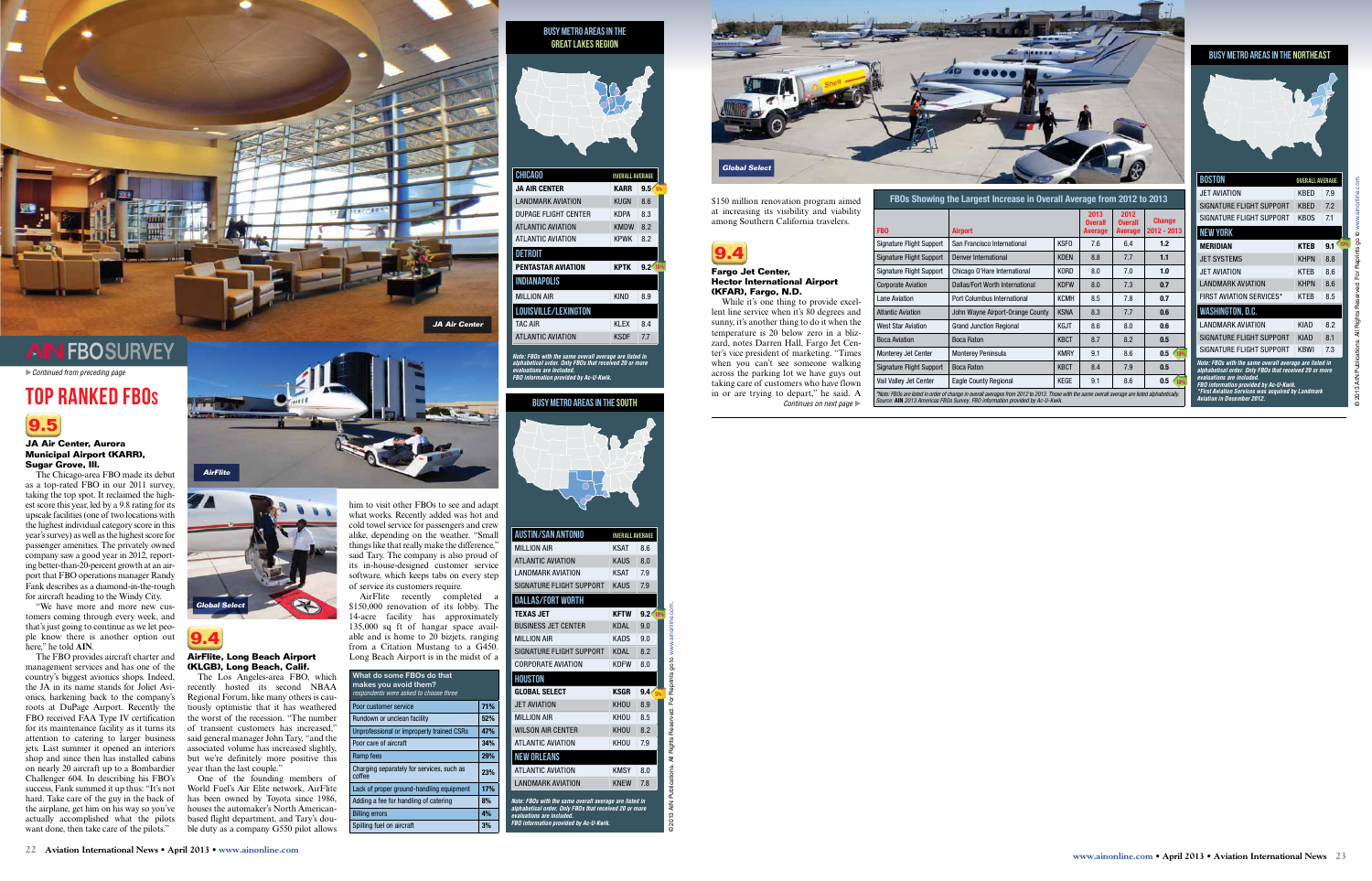do," said Phillip Savko, Sugar Land's director of aviation. "We're always looking at how we can do things better for our customers, and when you're a city-run FBO, that's difficult at best, but we seem to be able to do it.'

The airport FBO, which has 24-hour U.S. customs available, sold 2.8 million gallons of fuel last year, and is on track to break the 3-million-gallon mark this year. During an energy industry conference last year, the FBO hosted 97 aircraft on one day and pumped nearly 25,000 gallons of fuel.

Now in its eighth year of operations, Tampa International Jet Center (TIJC) has spent most of its existence in the top rungs of **AIN**'s annual survey. The Florida FBO has seen a recent uptick in business with several newly added tenant aircraft, including a GIV and a Challenger 300 joining the more than *Continues on next page* 

"We're never content with what we



#### **Tampa International Jet Center, Tampa Int'l Airport (KTPA), Tampa, Fla.**

noted tech stop for aircraft headed to and from Canada, Europe and Asia, Fargo Jet says it specializes in quick turns, and a new \$1 million U.S. Customs facility attached to the FBO is nearing completion. Last year, Fargo Jet welcomed more than 600 aircraft operators who had never visited its facility before.

The 23-acre FBO is the lone provider at FAR. "Just about anything you want to do with airplanes, we do it," Hall told **AIN**. Among the offerings are a Part 135 charter operation, a Part 145 repair

station and avionics repair station, air-category score awarded by our readers craft sales, a flight school and a weather this year), the facility added a new café modification business. The Avfuel-and business center over the past year, as branded dealer has the fueling contract well as new valet parking areas, includfor the airport and pumped approxi-ing a covered secure lot. The movie and mately 6.5 million gallons last year. The pilot's lounges were upgraded, the latter company recently announced plans to with the addition of full-body massage open another FBO at Sloulin Field Inter-chairs, which occasionally attract a line national Airport in Williston, N.D.

# **9.4**

#### **Global Select, Sugar Land Regional Airport (KSGR), Sugar Land, Texas**

The only airport-owned and -operated FBO in the top 20 percent, Global Select (formerly the FBO at City of Sugar Land Regional Airport) continues to turn on its ear the commonly held belief that only a privately owned FBO can provide superior service. Perennially highly regarded (it was the other FBO to earn a 9.8 for facilities, sharing the highest individual

of waiting customers.

| What are the three most important<br>factors you look for<br>when choosing an FBO?<br>respondents were asked to choose three |       |  |
|------------------------------------------------------------------------------------------------------------------------------|-------|--|
| <b>Excellent customer service</b>                                                                                            | 85%   |  |
| Fuel pricing                                                                                                                 | 68%   |  |
| <b>Passenger amenities</b>                                                                                                   | 37%   |  |
| Cleanliness                                                                                                                  | 31%   |  |
| <b>Pilot amenities</b>                                                                                                       | 28%   |  |
| Line service training program participation                                                                                  | 17%   |  |
| FBO infrastructure and décor                                                                                                 | 15%   |  |
| Loyalty and rewards programs                                                                                                 | 8%    |  |
| <b>Fuel brand</b>                                                                                                            | $1\%$ |  |

#### Busy metro areas in the Southeast







| <b>ATLANTA</b>                    | <b>OVERALL AVERAGE</b> |                         |
|-----------------------------------|------------------------|-------------------------|
| PREFERRED JET CENTER              | KRYY                   | 8.8                     |
| <b>ATLANTIC AVIATION</b>          | KPDK                   | 8.4                     |
| <b>EPPS AVIATION</b>              | <b>KPDK</b>            | 8.0                     |
| SIGNATURE FLIGHT SUPPORT          | <b>KFTY</b>            | 7.6                     |
| SIGNATURE FLIGHT SUPPORT          | KPDK                   | 7.2                     |
| <b>CHARLOTTE</b>                  |                        |                         |
| WILSON AIR CENTER                 | <b>KCLT</b>            | 8.9                     |
| <b>LANDMARK AVIATION</b>          | <b>KAVL</b>            | 8.1                     |
| <b>ORLANDO/TAMPA</b>              |                        |                         |
| <b>TAMPA INTL JET CENTER</b>      | <b>KTPA</b>            | 9.4 <sub>5%</sub>       |
| RECTRIX AERODROME CENTER          | <b>KSRQ</b>            | 8.9                     |
| GALAXY AVIATION                   | KMCO                   | 8.6                     |
| SIGNATURE FLIGHT SUPPORT          | KMCO                   | 8.1                     |
| I ANDMARK AVIATION                | KTPA                   | 7.7                     |
| <b>FORT MYERS/NAPLES</b>          |                        |                         |
| <b>BASE OPS AT PAGE FIELD</b>     | <b>KFMY</b>            | 8.6                     |
| NAPLES AIRPORT AUTHORITY          | <b>KAPF</b>            | 8.2                     |
| <b>PALM BEACH/FORT LAUDERDALE</b> |                        |                         |
| <b>BANYAN AIR SERVICE</b>         | <b>KFXE</b>            | 9.3 <sub>5%</sub>       |
| <b>JET AVIATION</b>               | <b>KPBI</b>            | 9.1 <sub>1</sub><br>10% |
| <b>BOCA AVIATION</b>              | KBCT                   | 8.7                     |
| NATIONAL JETS                     | KFLL                   | 8.7                     |
| <b>STUART JET CENTER</b>          | <b>KSUA</b>            | 8.7                     |
| MIAMI                             |                        |                         |
|                                   |                        | 8.0                     |
| MIAMI EXECUTIVE AVIATION          | KOPF                   |                         |
| <b>LANDMARK AVIATION</b>          | KMIA                   | 7.8                     |
| <b>ORION JET CENTER</b>           | KOPF                   | 7.2                     |
| <b>MEMPHIS/NASHVILLE</b>          |                        |                         |
| WILSON AIR CENTER                 | <b>KMEM</b>            | 9.3 <sub>1</sub><br>5%  |
| <b>ATLANTIC AVIATION</b>          | KBNA                   | 8.2                     |
| SIGNATURE FLIGHT SUPPORT          | <b>KBNA</b>            | 7.6                     |
| <b>FLORIDA PANHANDLE</b>          |                        |                         |
| DESTIN JET                        | KDTS                   | 9.1 10%                 |

**AIN's 2013 FBO Survey** 

5%

## **FBOSURVEY**

#### u*Continued from preceding page*



#### **ALL HANDS ON DECK**

Special events provide an opportunity for FBOs to showcase their customer service, as ness aircraft pack the ramp while their passengers head out to high-profile events such as the Super Bowl (which filled the ramp at New Orleans Lakefront Airport, above) or political conventions, to name a few. Lakefront Airport's Hawthorne Global Select (AIN Survey rating 7.6), Landmark Aviation (7.8) and FlightLine First (8.2) began planning and preparation for the

| <b>LOS ANGELES</b>                                                                                                                                                                      | <b>OVERALL AVERAGE</b> |                   |  |
|-----------------------------------------------------------------------------------------------------------------------------------------------------------------------------------------|------------------------|-------------------|--|
| <b>AIRFLITE</b>                                                                                                                                                                         | <b>KLGB</b>            | 9.4 <sub>5%</sub> |  |
| <b>ATLANTIC AVIATION</b>                                                                                                                                                                | <b>KSNA</b>            | 8.3               |  |
| <b>MILLION AIR</b>                                                                                                                                                                      | <b>KBUR</b>            | 8.3               |  |
| <b>MAGUIRE AVIATION</b>                                                                                                                                                                 | <b>KVNY</b>            | 8.2               |  |
| <b>ATLANTIC AVIATION</b>                                                                                                                                                                | KI AX                  | 8.0               |  |
| PENTASTAR AVIATION                                                                                                                                                                      | <b>KVNY</b>            | 8.0               |  |
| <b>SAN DIEGO</b>                                                                                                                                                                        |                        |                   |  |
| PREMIER . IFT                                                                                                                                                                           | <b>KCRO</b>            | 8.9               |  |
| <b>I ANDMARK AVIATION</b>                                                                                                                                                               | <b>KSAN</b>            | 6.3               |  |
| <b>LAS VEGAS</b>                                                                                                                                                                        |                        |                   |  |
| SIGNATURE FLIGHT SUPPORT                                                                                                                                                                | KI AS                  | 8.2               |  |
| <b>ATLANTIC AVIATION</b>                                                                                                                                                                | KI AS                  | 8.1               |  |
| <b>HENDERSON EXECUTIVE</b>                                                                                                                                                              | <b>KHND</b>            | 7.8               |  |
| <b>SAN FRANCISCO</b>                                                                                                                                                                    |                        |                   |  |
| <b>MONTEREY JET CENTER</b>                                                                                                                                                              | <b>KMRY</b>            | $9.1 \times 10\%$ |  |
| <b>DEL MONTE AVIATION</b>                                                                                                                                                               | <b>KMRY</b>            | 9.0               |  |
| <b>BUSINESS JET CENTER</b>                                                                                                                                                              | <b>KOAK</b>            | 8.1               |  |
| <b>ATLANTIC AVIATION</b>                                                                                                                                                                | <b>KSJC</b>            | 7.8               |  |
| SIGNATURE FLIGHT SUPPORT                                                                                                                                                                | <b>KSFO</b>            | 7.6               |  |
| <b>SEATTLE</b>                                                                                                                                                                          |                        |                   |  |
| <b>GALVIN FLYING SERVICES</b>                                                                                                                                                           | <b>KBFI</b>            | 7.9               |  |
| <b>CLAY LACY AVIATION</b>                                                                                                                                                               | <b>KBFI</b>            | 7.8               |  |
| Note: FBOs with the same overall average are listed in<br>alphabetical order. Only FBOs that received 20 or more<br>evaluations are included.<br>FBO information provided by Ac-U-Kwik. |                        |                   |  |

#### Busy metro areas in the West



PHOTO: JMT AVIATION AND HAWTHORNE GLOBAL AVIATION SERVICES



influx of traffic more than a year out.

© 2013 AIN Publications. All Rights Reserved. For Reprints go to <www.ainonline.com>.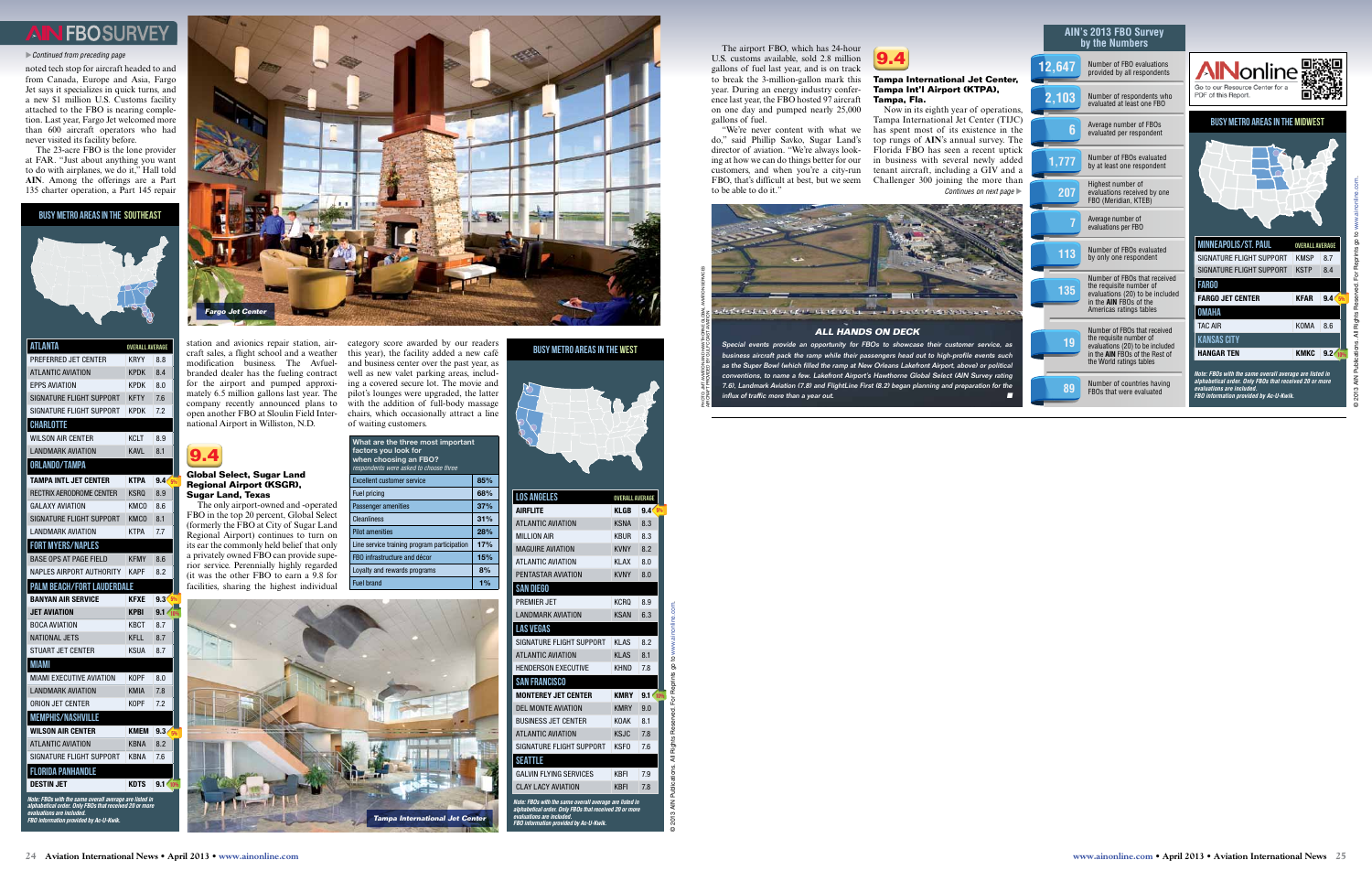50 turbine aircraft that fill the facility's 108,000 sq ft of han gar space.

"We're seeing more and more people calling about space and asking for quotes," said TIJC president Phillip Botana. "I think there are some signs that there is going to be some growth in the months and

years ahead finally." Based on that optimism, Botana is con sidering plans to add another 32,000 sq ft of hangar and office space in the next year or so, and will embark on a lobby refurbishment project soon. Customer feedback is driving the facility to make constant minor improvements, such as upgrading the recliner chairs in the pilot lounge.

The facility is a member of the Paragon Aviation Group, and

> Botana has noted some increased referral traffic. "They've added a lot of good quality indepen dent operator locations, so that's started to give us more recogni tion in the marketplace." Last summer's Republican National Convention, which was held in Tampa, saw an influx of more than 130 jets, causing Botana to reach out to some FBO industry friends for reinforcements. "A big turnout like that was kind of gratifying," he said. "We had a couple of really good days."



#### **XJet, Centennial Airport (KAPA), Englewood, Colo.**

Having 200,000 sq ft of han gar space and still no room for new aircraft is a problem most FBO operators would love to face, but most don't have the approximately 450 based air craft, 100 of them turbine-pow ered, that Banyan Air Service has. The service provider, one of five at FXE, expects to break ground soon on another 20,000 sq-ft hangar to provide tran sient aircraft shelter.

Established initially as a pri vate club of wealthy jet owners (the dues from those 15 mem bers cover the operating costs of the FBO), XJet has been a highly rated FBO on the **AIN** survey for the past three years. The facility claims to provide sevenstar service, and among its most

popular amenities is an auto spa where customers can leave their cars for cleaning, detailing and scheduled maintenance.

> During the recent downturn, the company's strategy was to develop strong ties with Central and South American business  $\frac{2}{5}$ aircraft operators, and that focus *Continues on next page*  $\triangleright$

"Truly we do live for that con nection with the customers and we're constantly seeking feedback on how we can do things better," said company founder and CEO Josh Stewart, who describes his creation as a new paradigm in FBO operation. Over the past year, the company became debtfree and negotiated a 20-year lease extension with the airport

For the first time this year, AIN's FBO Survey asked respondents to identify specific FBO employees or teams that routinely go above and beyond when it comes to cus tomer service. We received more than 500 responses to this question. Below we have highlighted 10 individuals who were repeatedly recognized, but we encourage further exploration of this list at [ainonline.com/above](http://www.ainonline.com/above-and-beyond-2013)-and-beyond-2013.

that will take it out to 2055.

Currently using only six acres of its 18-acre leasehold, the company is planning to pro ceed with a Phase II expansion that will approximately double the size of the facility, adding 50,000 sq ft of hangar space.

"There are certainly some consistent signs for recovery and with being debt-free and those long-term lease exten sions, we're definitely posi tioned now to meet those long-term objectives," Stewart said. Last year XJet sold approximately 1.4 million gal lons of fuel and boosted its top-line revenues by 12 percent over the previous year.



#### **Banyan Air Service, Fort Lauderdale Executive Airport (KFXE), Fort Lauderdale, Fla.**

The facility has a staff of 175

and provides maintenance, avi onics, parts sales, aircraft sales, ramp-side café and one of the biggest pilot shops in America. Business was up 10 percent last year, according to owner Don Campion, who noted that his company earns customer loyalty  $\overline{Q}$ by anticipating their needs and delivering more than it prom ises. "Our primary measure of success is when our customer leaves and tells someone else how great we are," he told **AIN** .

## **FBOSURVEY**

#### u*Continued from preceding page*

#### ABOVE AND BEYOND

| <b>Name</b>             | FB <sub>0</sub>                 | <b>Airport Code</b> |
|-------------------------|---------------------------------|---------------------|
| <b>Melissa Thompson</b> | <b>Million Air</b>              | <b>KADS</b>         |
| <b>Henning Schymek</b>  | <b>XJet</b>                     | <b>KAPA</b>         |
| <b>Shalene England</b>  | <b>JA Air Center</b>            | <b>KARR</b>         |
| <b>Eddie Queen</b>      | <b>Signature Flight Support</b> | <b>KEWR</b>         |
| <b>Beverley Patton</b>  | <b>Sheltair</b>                 | <b>KFLL</b>         |
| <b>Holly Hopkins</b>    | Texas Jet                       | <b>KFTW</b>         |
| <b>Giselle Nieves</b>   | <b>Banyan Air Service</b>       | <b>KFXE</b>         |
| <b>John Tary</b>        | AirFlite                        | <b>KLGB</b>         |
| <b>Seth Mager</b>       | <b>Galaxy Aviation</b>          | <b>KPBI</b>         |
| <b>Marcee Means</b>     | <b>Global Select</b>            | <b>KSGR</b>         |
| Jean Ballou             | <b>Galaxy Aviation</b>          | <b>KSUA</b>         |
| <b>Betsy Wines</b>      | <b>Meridian</b>                 | <b>KTEB</b>         |
| Julie Silberman         | <b>Tampa Jet Center</b>         | <b>KTPA</b>         |
|                         |                                 |                     |



| <b>FBO Chains: Top Five Facilities</b><br>(by overall average)                             |                    |  |
|--------------------------------------------------------------------------------------------|--------------------|--|
| <b>FBO/Airport</b>                                                                         | Overall<br>Average |  |
| <b>Atlantic Aviation*</b>                                                                  |                    |  |
| Friedman Memorial (KSUN)                                                                   | 8.8                |  |
| DeKalb-Peachtree (KPDK)                                                                    | 8.4                |  |
| John Wayne Airport-<br>Orange County (KSNA)                                                | 8.3                |  |
| Chicago Executive (KPWK)                                                                   | 8.2                |  |
| Chicago Midway<br>International (KMDW)                                                     | 8.2                |  |
| Nashville International (KBNA)                                                             | 8.2                |  |
| <b>Jet Aviation</b>                                                                        |                    |  |
| Palm Beach International (KPBI)                                                            | 9.1                |  |
| William P. Hobby (KHOU)                                                                    | 8.9                |  |
| Teterboro (KTEB)                                                                           | 8.6                |  |
| Bedford (KBED)                                                                             | 7.9                |  |
| <b>Landmark Aviation</b>                                                                   |                    |  |
| Charleston International (KCHS)                                                            | 8.6                |  |
| Waukegan Regional (KUGN)                                                                   | 8.6                |  |
| <b>Westchester County (KHPN)</b>                                                           | 8.6                |  |
| <b>Washington Dulles</b><br>International (KIAD)                                           | 8.2                |  |
| Scottsdale (KSDL)                                                                          | 8.2                |  |
| <b>Million Air</b>                                                                         |                    |  |
| Addison (KADS)                                                                             | 9.0                |  |
| Indianapolis International (KIND)                                                          | 8.9                |  |
| Albany International (KALB)                                                                | 8.6                |  |
| San Antonio International (KSAT)                                                           | 8.6                |  |
| William P. Hobby (KHOU)                                                                    | 8.5                |  |
| <b>Signature Flight Support</b>                                                            |                    |  |
| Denver International (KDEN)                                                                | 8.8                |  |
| Minneapolis-St. Paul /<br>Wold-Chamberlain (KMSP)                                          | 8.7                |  |
| Boca Raton (KBCT)                                                                          | 8.4                |  |
| St. Paul Downtown Holman<br>Field (KSTP)                                                   | 8.4                |  |
| Fort Lauderdale/Hollywood<br>International (KFLL)                                          | 8.3                |  |
| * Six FBOs included due to multiple tied at 8.3.<br>FBO information provided by Ac-U-Kwik. |                    |  |



© 2013 AIN Publications. All Rights Reserved. For Reprints go to <www.ainonline.com>.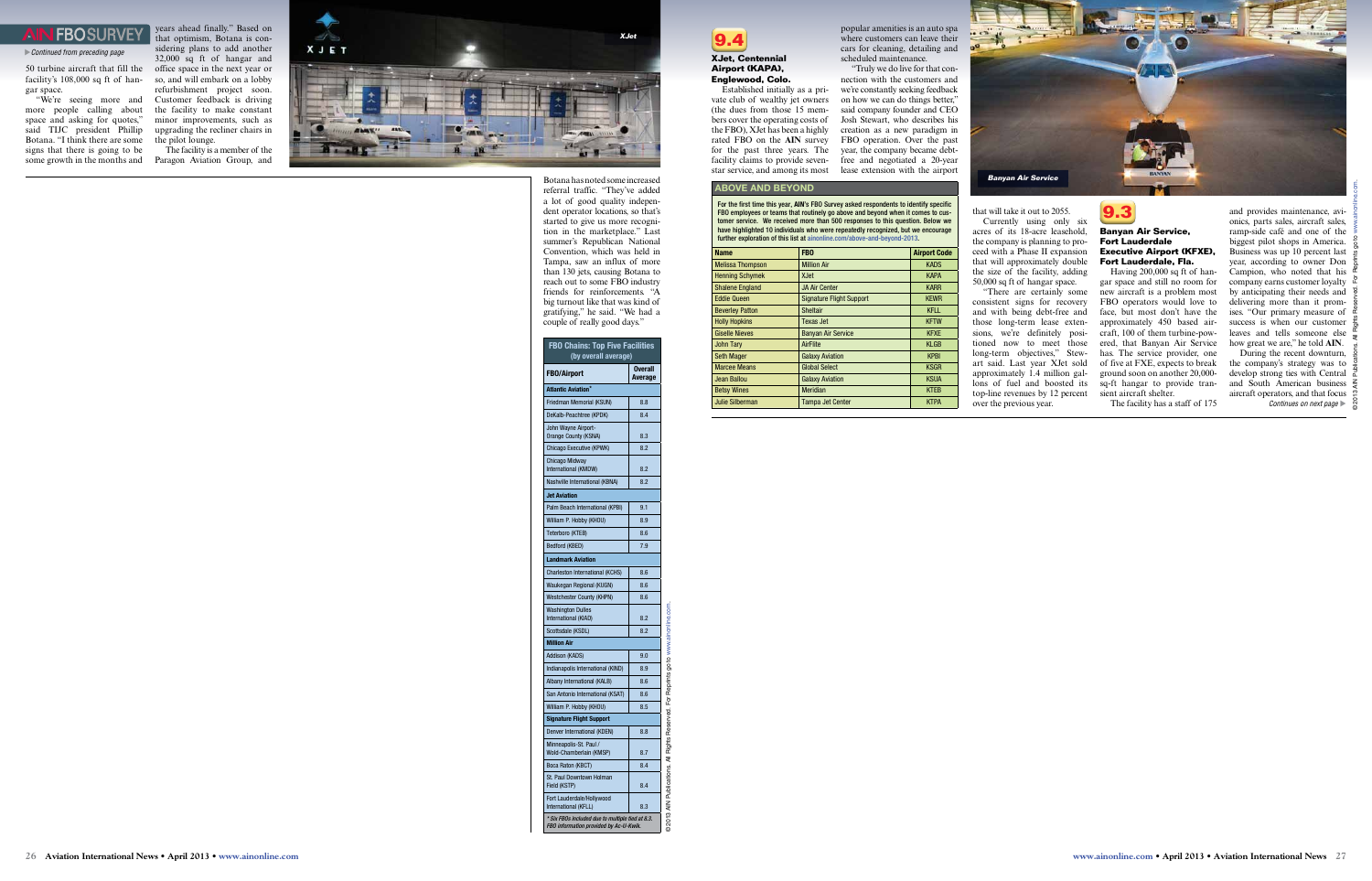## FROSI

has continued to pay dividends for Banyan. "They are our best ambassadors," said Campion. "They tell their friends and we get new airplane after new airplane coming in here making this their home away from home." u*Continued from preceding page*

The company has secured aircraft maintenance certifications from Argentina, Brazil, Colombia and Venezuela.





#### **Wilson Air Center, Memphis Int'l Airport (MEM), Memphis, Tenn.**

The flagship of the Wilson Air Center chain since it began in 1996, the Memphis facility continues to earn high scores from our readers as a result of founder and company president Bob Wilson's dedication *Continues on page 30* 

#### Most-rated States and Countries in the Americas

(based on number of responses)

| <b>Country/State</b>  | <b>Responses</b> |
|-----------------------|------------------|
| Florida               | 1,362            |
| California            | 1,129            |
| Texas                 | 1,010            |
| <b>New Jersey</b>     | 740              |
| Colorado              | 552              |
| <b>Illinois</b>       | 388              |
| <b>Canada</b>         | 334              |
| <b>New York</b>       | 331              |
| Georgia               | 313              |
| Virginia              | 311              |
| Arizona               | 305              |
| <b>North Carolina</b> | 262              |
| Tennessee             | 231              |
| <b>Massachusetts</b>  | 201              |
| Nevada                | 195              |
| Pennsylvania          | 174              |
| Minnesota             | 158              |
| Michigan              | 157              |
| <b>Ohio</b>           | 153              |
| Washington            | 149              |
| <b>Missouri</b>       | 145              |
| Indiana               | 141              |
| Louisiana             | 141              |
| <b>Brazil</b>         | 138              |
| <b>South Carolina</b> | 108              |
| Wisconsin             | 100              |
| <b>Arkansas</b>       | 95               |
| Alabama               | 95               |
| <b>Oregon</b>         | 92               |
| <b>Oklahoma</b>       | 84               |
| Montana               | 83               |
| Idaho                 | 82               |
| Kansas                | 80               |
| Utah                  | 79               |
| Kentucky              | 71               |
| <b>Mexico</b>         | 68               |

#### **American Express Gift Card Winners**

As an incentive to participate in the 2013 FBO Survey, we offered to randomly select four survey respondents and award each with a \$400 American Express gift card. Below are the winners:

- **Nathan Faul**, chief pilot, Tyler, Texas
- **Craig Moore**, chief pilot, Orange Park, Fla.
- **Gurden Barnett**, line pilot, Omaha, Neb.
- **Daniel Danella**, pilot, Norristown, Pa.